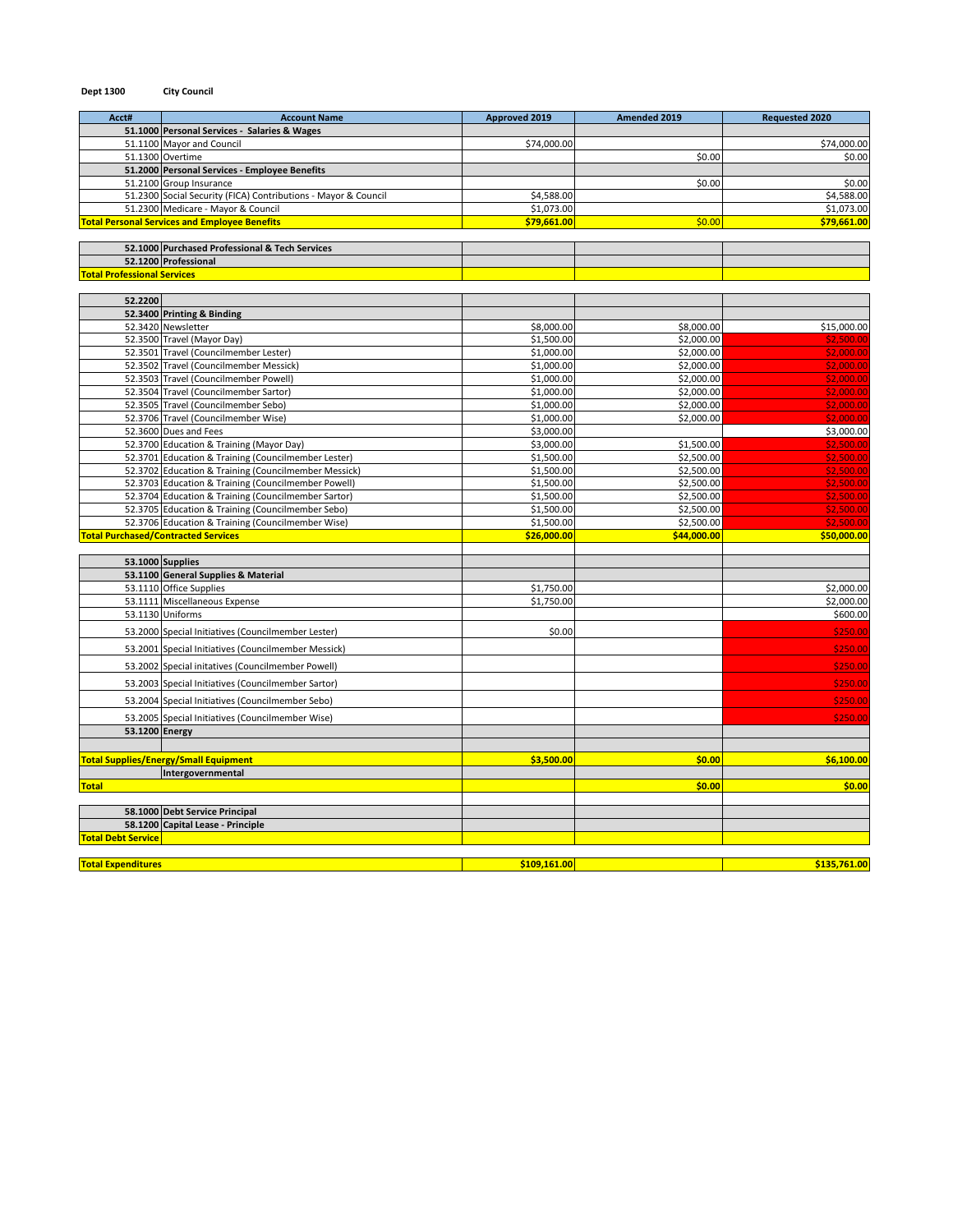## **General Fund Revenue**

| Acct#                               | <b>Account Name</b>                                  | 2019 Approved             | <b>Amended 2019</b> | <b>2020 Requested</b>                                                                                                                                                                                                                                                              |
|-------------------------------------|------------------------------------------------------|---------------------------|---------------------|------------------------------------------------------------------------------------------------------------------------------------------------------------------------------------------------------------------------------------------------------------------------------------|
|                                     | 31.1000 General Taxes                                |                           |                     |                                                                                                                                                                                                                                                                                    |
|                                     | 31.1100 Real Property - Current Year                 | \$100,000.00              | \$160,000.00        | \$311,000.00                                                                                                                                                                                                                                                                       |
|                                     | 31.1110 Public Utility                               | \$15,000.00               |                     | \$13,000.00                                                                                                                                                                                                                                                                        |
|                                     | 31.1200 Real Property - Prior Year                   | \$3,000.00                |                     | \$0.00                                                                                                                                                                                                                                                                             |
|                                     | 31.1300 Personal Property - Current Year             | \$9,000.00                |                     | \$40,000.00                                                                                                                                                                                                                                                                        |
|                                     | 31.1310 Motor Vehicle                                | \$5,000.00                |                     | \$11,000.00                                                                                                                                                                                                                                                                        |
|                                     | 31.1315 TAVT Tax                                     | \$15,000.00               |                     | \$70,000.00                                                                                                                                                                                                                                                                        |
|                                     | 31.1400 Personal Property - Prior Years              | \$100.00                  |                     | \$0.00                                                                                                                                                                                                                                                                             |
|                                     | 31.1600 Real Estate Transfer Tax(intang)             | \$3,500.00                |                     | \$2,500.00                                                                                                                                                                                                                                                                         |
|                                     | 31.1610 Recording Transfer Tax                       | \$1,500.00                |                     | \$500.00                                                                                                                                                                                                                                                                           |
|                                     | 31.1710 GA Power Franchise                           | \$240,000.00              |                     | \$230,000.00                                                                                                                                                                                                                                                                       |
| 31.1730 Gas                         |                                                      | \$20,000.00               |                     | \$20,000.00                                                                                                                                                                                                                                                                        |
|                                     | 31.1750 Television Cable                             | \$50,000.00               |                     | \$40,000.00                                                                                                                                                                                                                                                                        |
| 31.3000                             | 31.1760 Telephone                                    | \$41,000.00               |                     | \$30,000.00                                                                                                                                                                                                                                                                        |
|                                     | 31.3100 Local Option Sales & Use Taxes               | \$1,560,000.00            |                     | \$1,500,000.00                                                                                                                                                                                                                                                                     |
|                                     | 31.3190 Vacant Property Fees                         | \$100.00                  |                     | \$130.00                                                                                                                                                                                                                                                                           |
| 31.4000                             |                                                      |                           |                     |                                                                                                                                                                                                                                                                                    |
|                                     | 31.4200 Alcoholic Beverage Excise Tax                | \$62,000.00               |                     | \$85,000.00                                                                                                                                                                                                                                                                        |
|                                     | 31.4301 Alcohol Beverage Tax                         | \$40,000.00               |                     | \$40,000.00                                                                                                                                                                                                                                                                        |
|                                     | 31.6000 Business Taxes                               |                           |                     |                                                                                                                                                                                                                                                                                    |
|                                     | 31.6100 Business and Occupation Taxes                | \$300,000.00              | \$305,750.00        | \$325,000.00                                                                                                                                                                                                                                                                       |
|                                     | 31.6200 Insurance Premium Taxes                      | \$330,000.00              |                     | \$350,000.00                                                                                                                                                                                                                                                                       |
|                                     | 31.6300 Financial Institution Taxes                  | \$31,000.00               |                     | \$45,000.00                                                                                                                                                                                                                                                                        |
|                                     | 31.9110 Real Property                                | \$1,000.00                |                     | \$1,000.00                                                                                                                                                                                                                                                                         |
|                                     | 31.9120 Personal Property                            | \$100.00                  |                     | \$100.00                                                                                                                                                                                                                                                                           |
| 31.9500 FIFA                        |                                                      | \$100.00                  |                     | \$100.00                                                                                                                                                                                                                                                                           |
|                                     | 31.9600 Fee for Tax Advertising                      | \$500.00                  |                     | \$500.00                                                                                                                                                                                                                                                                           |
|                                     |                                                      |                           |                     |                                                                                                                                                                                                                                                                                    |
| <b>Total Tax</b>                    |                                                      | <b>\$2,827,900.00</b>     | S465,750.00         |                                                                                                                                                                                                                                                                                    |
|                                     |                                                      |                           |                     |                                                                                                                                                                                                                                                                                    |
|                                     | 32.1000 Alcohol Fees                                 |                           |                     |                                                                                                                                                                                                                                                                                    |
|                                     | 32.1101 Application Fee                              | \$2,500.00                |                     |                                                                                                                                                                                                                                                                                    |
|                                     | 32.1102 Alcohol Background Fee                       | \$500.00                  |                     |                                                                                                                                                                                                                                                                                    |
|                                     | 32.1103 Alcohol ID Fee                               | \$6,000.00<br>\$30,000.00 |                     |                                                                                                                                                                                                                                                                                    |
|                                     | 32.1110 Beer/Wine<br>32.1130 Alcohol Pouring License | \$10,000.00               |                     |                                                                                                                                                                                                                                                                                    |
|                                     | 32.1140 Alcohol Temp License Fee                     | \$1,500.00                |                     |                                                                                                                                                                                                                                                                                    |
|                                     | 32.2210 Zoning & Land Use                            | \$7,000.00                |                     |                                                                                                                                                                                                                                                                                    |
|                                     |                                                      | \$5,000.00                |                     |                                                                                                                                                                                                                                                                                    |
| 32.2230 Signs<br>32.3100            |                                                      |                           |                     |                                                                                                                                                                                                                                                                                    |
|                                     | 32.3110 Certificate of Occupancy Permits             | \$10,200.00               |                     |                                                                                                                                                                                                                                                                                    |
|                                     | 32.3120 Building Permits                             | \$61,000.00               |                     |                                                                                                                                                                                                                                                                                    |
|                                     | 32.3130 Plumbing Permits                             | \$1,500.00                |                     |                                                                                                                                                                                                                                                                                    |
|                                     | 32.3140 Electrical Permits                           | \$5,000.00                |                     |                                                                                                                                                                                                                                                                                    |
|                                     | 32.3150 Demolition Fee                               | \$200.00                  |                     |                                                                                                                                                                                                                                                                                    |
|                                     | 32.3160 HVAC Permits                                 | \$4,000.00                |                     |                                                                                                                                                                                                                                                                                    |
|                                     | 32.3170 Certificate of Appropriateness               | \$500.00                  |                     |                                                                                                                                                                                                                                                                                    |
|                                     | 32.3201 Filming Fees                                 | \$5,000.00                |                     |                                                                                                                                                                                                                                                                                    |
| 32.3900 Other                       |                                                      | \$100.00                  |                     |                                                                                                                                                                                                                                                                                    |
|                                     | 32.3910 Yard Sale Permits                            | \$200.00                  |                     |                                                                                                                                                                                                                                                                                    |
| <b>Total Licenses &amp; Permits</b> |                                                      | \$150,200.00              | <b>\$0.00</b>       | \$3,114,830.00<br>\$2,500.00<br>\$1,000.00<br>\$7,000.00<br>\$32,000.00<br>\$21,000.00<br>\$1,500.00<br>\$8,000.00<br>\$5,000.00<br>\$7,000.00<br>\$55,000.00<br>\$1,500.00<br>\$5,000.00<br>\$200.00<br>\$3,000.00<br>\$500.00<br>\$500.00<br>\$100.00<br>\$200.00<br>S151,000.00 |
|                                     |                                                      |                           |                     |                                                                                                                                                                                                                                                                                    |
|                                     | 33.4150 State Grant Indirect                         | \$0.00                    | <b>\$0.00</b>       |                                                                                                                                                                                                                                                                                    |
|                                     | 33.4350 CDBG State Grant                             | \$664,458.00              | \$0.00              | \$500,000.00                                                                                                                                                                                                                                                                       |
| <b>Total Intergovernmental</b>      |                                                      | \$664,458.00              | <b>SO.00</b>        | \$500,000.00                                                                                                                                                                                                                                                                       |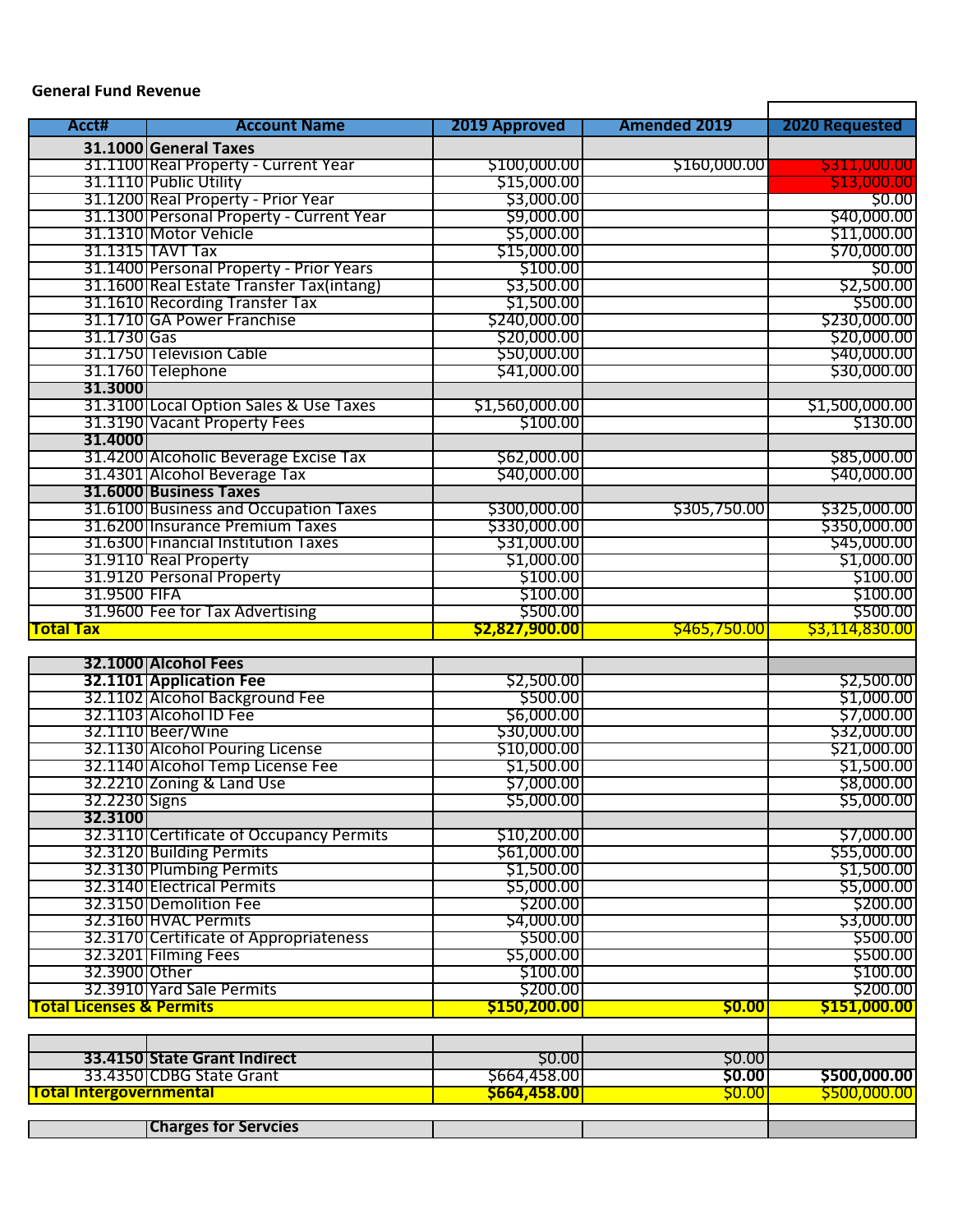| <b>Total Revenue</b>                 |                                                             | 56,188,788.00             | <b>\$1,184,750.00</b> | \$5,637,670.00        |
|--------------------------------------|-------------------------------------------------------------|---------------------------|-----------------------|-----------------------|
|                                      | <b>Total Revenue - Capital Projects</b>                     | \$58,000.00               | <b>\$0.00</b>         | \$195,000.00          |
|                                      |                                                             |                           |                       |                       |
|                                      | 39.3200 Capital Lease                                       | \$53,000.00               |                       | \$0.00                |
|                                      | 39.2100 Sale of Assets                                      | \$5,000.00                |                       | \$195,000.00          |
|                                      | <b>Revenue - Capital Projects</b>                           |                           |                       |                       |
| <b>Total Miscellaneous Revenue</b>   |                                                             | \$784,500.00              | <b>\$719,000.00</b>   | \$145,710.00          |
|                                      | 38.9300 Towing Fees                                         | \$25,000.00               |                       | \$24,000.00           |
|                                      | 38.9100 Transfer of Reserve Funds                           | \$650,000.00              | \$719,000.00          | \$0.00                |
|                                      | 38.9000 Miscellaneous Revenue                               | \$2,000.00                |                       | \$2,000.00            |
|                                      | 38.3100 Reimbursement Damaged Property                      | \$0.00                    |                       | \$10,000.00           |
|                                      | 38.2003 Golf Cart Fees                                      | \$0.00                    |                       | \$200.00              |
|                                      | 38.2001 Disposal Fees                                       | \$1,500.00                |                       | \$1,500.00            |
|                                      | 38.1100 Rental Property (Cloud Street)                      | \$9,000.00                |                       | \$9,000.00            |
|                                      | 38.1030 Event Vendors                                       | \$12,000.00               |                       | \$10,000.00           |
|                                      | 38.1020 Fire Station Rental                                 | \$74,000.00               |                       | \$74,000.00           |
|                                      | 38.1011 Lee Street Park Rental                              | \$8,500.00                |                       | \$13,000.00           |
|                                      | 38.1010 Park Pavillion Rental                               | \$2,500.00                |                       | \$2,010.00            |
|                                      | <b>Miscellaneous Revenue</b>                                |                           |                       |                       |
|                                      |                                                             |                           |                       |                       |
|                                      | <b>Total Contributions &amp; Donations</b>                  | \$42,100.00               | <b>\$0.00</b>         | \$40,200.00           |
|                                      | 37.1026 Contributions to Veteran Markers                    | \$100.00                  |                       | \$200.00              |
|                                      | 37.1025 Concert Sponsors                                    | \$42,000.00               |                       | \$40,000.00           |
|                                      | <b>Contributions &amp; Donations</b>                        |                           |                       |                       |
|                                      |                                                             |                           |                       |                       |
|                                      | <b>Total Investment Income</b>                              | \$10,630.00               |                       | <b>\$27,430.00</b>    |
|                                      | 36.1080 Interest Revenues-Municipal                         | \$1,500.00                |                       | \$300.00              |
|                                      | 36.1070 Interest Revenues-General Fund                      | \$9,000.00                |                       | \$12,000.00           |
|                                      | 36.1050 Interest Revenues-Payroll                           | \$30.00                   |                       | \$30.00               |
|                                      | 36.1030 Interest Revenues - GA Fund One                     |                           |                       | \$15,000.00           |
|                                      | 36.1020 Interest Revenues-Cemetery                          | \$100.00                  |                       | \$100.00              |
|                                      | <b>Investment Income</b>                                    |                           |                       |                       |
|                                      |                                                             |                           |                       |                       |
| <b>Total Fines &amp; Forteitures</b> |                                                             | \$700,000.00              | <b>\$0.00</b>         | \$500,000.00          |
|                                      | 35.1170 Municipal Court                                     | \$700,000.00              |                       | \$500,000.00          |
|                                      | <b>Fines &amp; Forteitures</b>                              |                           |                       |                       |
|                                      |                                                             |                           |                       |                       |
| <b>Total Charges For Services</b>    |                                                             | \$951,000.00              | <b>\$0.00</b>         | \$963,500.00          |
|                                      | 34.9500 Convenience Fee                                     | \$0.00                    |                       | \$1,000.00            |
|                                      | 34.9300 Return Check Fees                                   | \$100.00                  |                       | \$100.00              |
|                                      | 34.6920 Burial Fees                                         | \$500.00                  |                       | \$500.00              |
|                                      | 34.6910 Sale of Cemetery Lots                               | \$3,000.00                |                       | \$3,000.00            |
|                                      | 34.6410 Background Check Fee                                | \$3,000.00                |                       | \$0.00                |
|                                      | 34.5410 AT&T Parking Fees                                   | \$14,400.00               |                       | \$14,400.00           |
|                                      | 34.2902 DEA Overtime Reimbursement                          |                           |                       | \$17,500.00           |
|                                      | 34.2120 Accident Reports - Misc Other                       | \$15,000.00               |                       | \$16,000.00           |
|                                      | 34.1910 Election Qualifying Fee<br>34.1930 Plan Review Fees | \$2,000.00<br>\$13,000.00 |                       | \$0.00<br>\$11,000.00 |
|                                      | 34.1120 Probation Fees                                      | \$900,000.00              |                       | \$900,000.00          |
|                                      |                                                             |                           |                       |                       |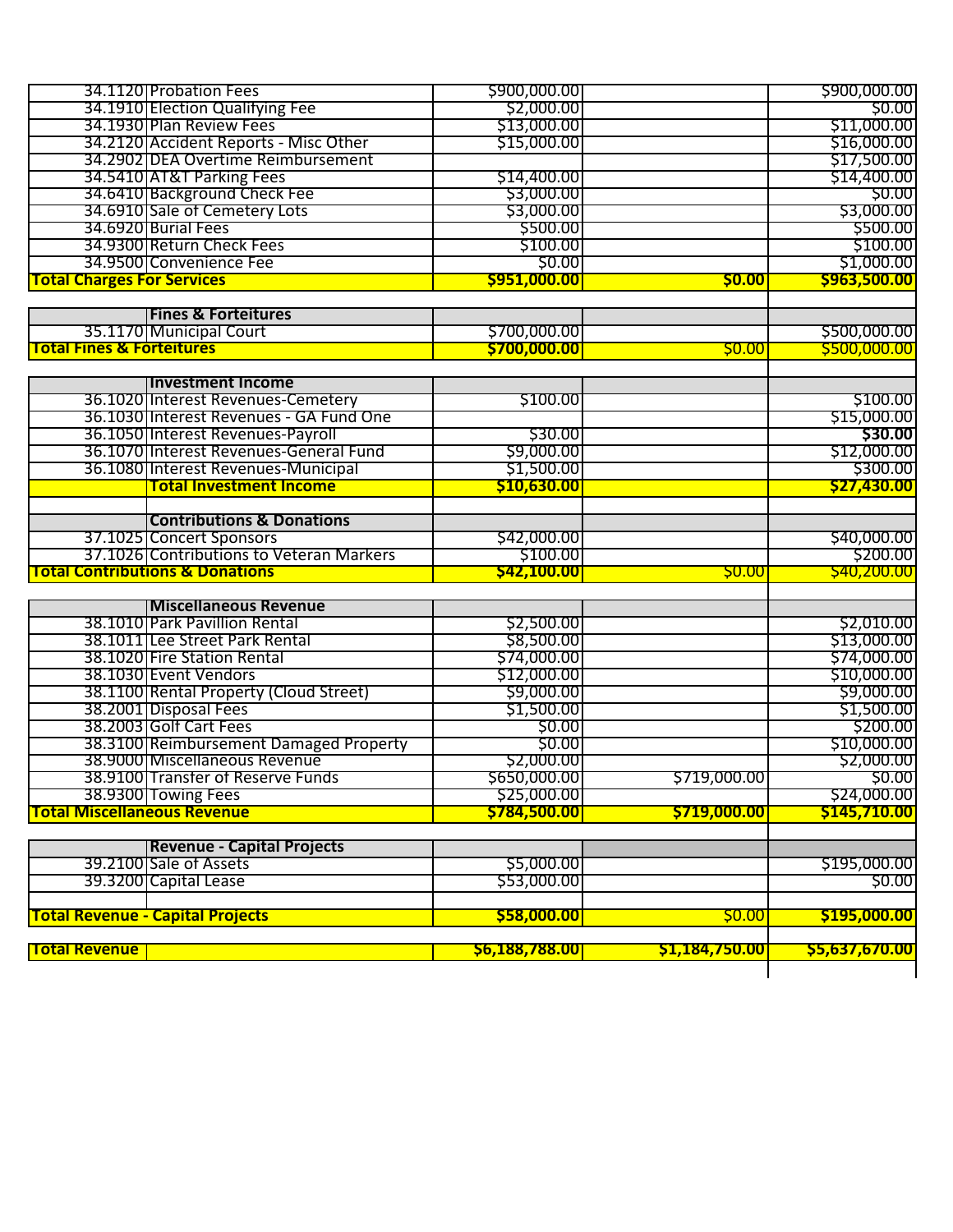| <b>Total Each Department</b> |                |  |
|------------------------------|----------------|--|
| <b>ICity Council</b>         | 135,761.001    |  |
| l Admin                      | 1,124,500.00   |  |
| <b>Police</b>                | 2,741,593.00   |  |
| <b>Public Works</b>          | 1,336,864.00   |  |
| <b>Court Services</b>        | 151,027.001    |  |
| Code Enforcement             | 147,925.00     |  |
|                              | \$5,637,670.00 |  |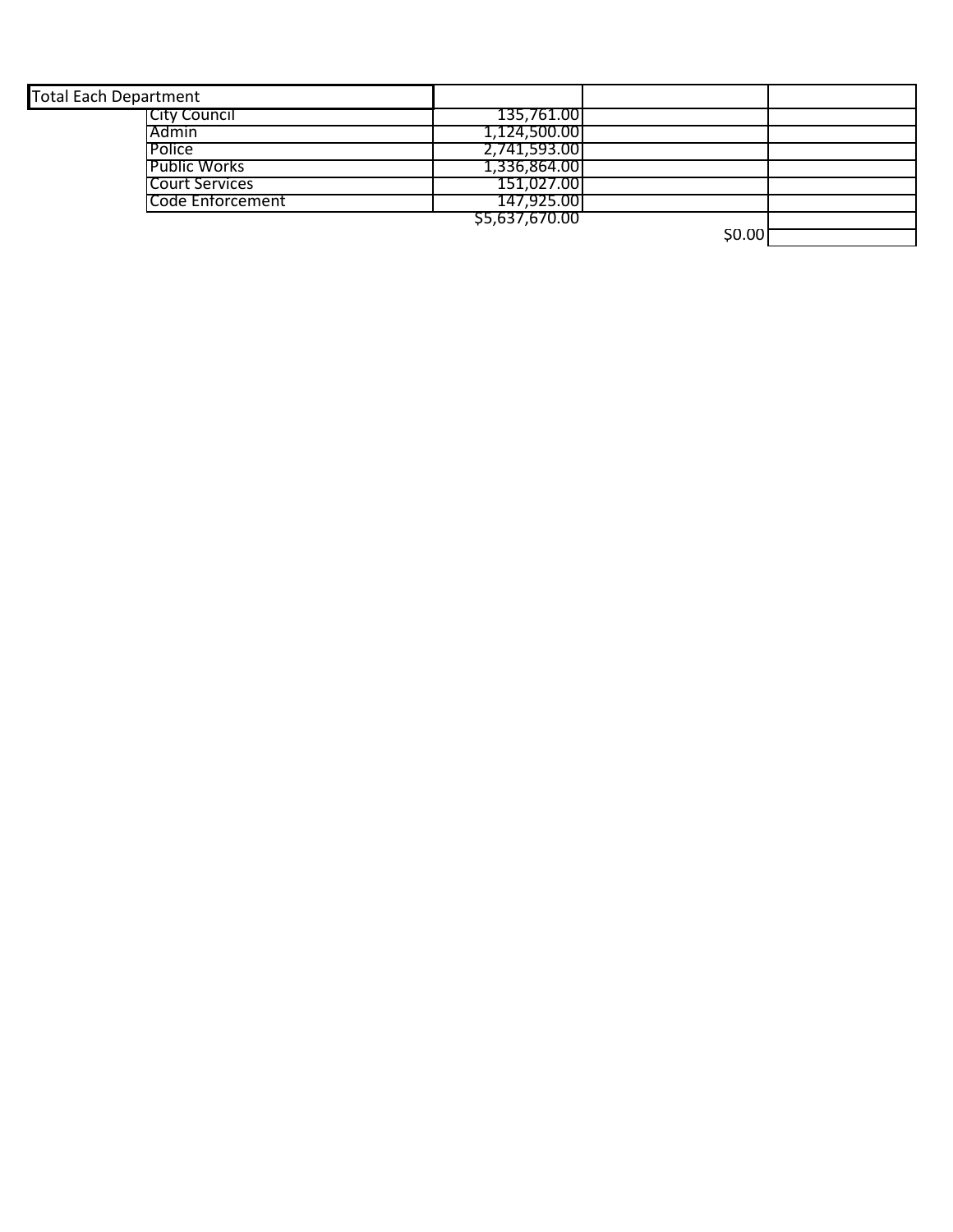# **Dept 1500 Administration Department**

| Acct# | <b>Account Name</b>                                  | 2019 Budget  | <b>Amended 2019</b> | <b>Requested 2020</b> |
|-------|------------------------------------------------------|--------------|---------------------|-----------------------|
|       | 51.1000 Personal Services - Salaries & Wages         |              |                     |                       |
|       | 51.1100 Regular Employees                            | \$365,000.00 |                     | \$414,000.00          |
|       | 51.1300 Overtime                                     | \$6,000.00   |                     | \$6,000.00            |
|       | 51.2000 Personal Services - Employee Benefits        |              |                     |                       |
|       | 51.2100 Group Insurance                              | \$74,000.00  |                     | \$79,500.00           |
|       | 51.2200 Social Security (FICA) Contributions         | \$21,505.00  |                     | \$24,500.00           |
|       | 51.2300 Medicare                                     | \$5,029.00   |                     | \$5,900.00            |
|       | 51.2400 Retirement Contributions                     | \$30,000.00  | \$32,000.00         | \$30,000.00           |
|       | 51.2600 Unemployment Insurance                       | \$3,000.00   |                     | \$1,000.00            |
|       | 51.2700 Worker's Compensation                        | \$6,000.00   |                     | \$6,000.00            |
|       | <b>Total Personal Services and Employee Benefits</b> | \$510,534.00 | \$32,000.00         | \$566,900.00          |

|                                    | 52.1000 Purchased Professional & Tech Services |              |             |              |
|------------------------------------|------------------------------------------------|--------------|-------------|--------------|
|                                    | 52.1200 Professional                           |              |             |              |
|                                    | 52.1210 Legal Expense                          | \$65,000.00  |             | \$70,000.00  |
| 52.1220 Audit                      |                                                | \$45,000.00  |             | \$45,000.00  |
|                                    | 52.1230 Planning/Development/Engineering       | \$48,000.00  |             | \$38,000.00  |
|                                    | 52.1240 Inspections                            | \$10,000.00  |             | \$10,000.00  |
|                                    | 52.1290 Other Professional Services            | \$20,000.00  | \$30,000.00 | \$30,000.00  |
|                                    | 52.1300 IT Services                            | \$25,000.00  |             | \$32,300.00  |
|                                    | 52.1310 Payroll Processing                     | \$16,000.00  |             | \$16,000.00  |
|                                    | 52.1320 Bank Fees for Credit Cards             | \$2,000.00   |             | \$2,000.00   |
|                                    | 52.1330 Software Support                       | \$8,000.00   | \$11,000.00 | \$17,000.00  |
| <b>Total Professional Services</b> |                                                | \$239,000.00 | \$41,000.00 | \$260,300.00 |

| 52.2200       |                                                 |             |             |             |
|---------------|-------------------------------------------------|-------------|-------------|-------------|
|               | 52.2250 Pest Control                            | \$800.00    | \$1,800.00  | \$1,800.00  |
|               | 52.2300 Rentals                                 |             |             |             |
|               | 52.2310 Rental of Land                          | \$3,000.00  |             | \$3,100.00  |
|               | 52.2321 City Events                             | \$58,000.00 | \$64,327.00 | \$64,000.00 |
|               | 52.2330 Rental of Copiers/Maintenance           | \$8,000.00  |             | \$8,000.00  |
| 52.3000       |                                                 |             |             |             |
|               | 52.3100 Insurance, other than employee benefits | \$40,000.00 | \$44,491.00 | \$50,000.00 |
| 52.3200       |                                                 |             |             |             |
|               | 52.3210 Telephone                               | \$5,000.00  |             | \$5,000.00  |
|               | 52.3211 Telehone Firehouse Museum               | \$0.00      | \$100.00    | \$0.00      |
|               | 52.3230 Cellular Phones                         | \$2,000.00  | \$3,500.00  | \$3,500.00  |
|               | 52.3260 Postage                                 | \$5,000.00  |             | \$4,000.00  |
| 52.3290 Other |                                                 | \$0.00      |             |             |
|               | 52.3300 Advertising                             |             |             |             |
|               | 52.3310 Legal Notices                           | \$6,000.00  |             | \$5,000.00  |
|               | 52.3330 Advertising                             | \$14,848.00 |             | \$15,000.00 |
|               | 52.3400 Printing & Binding                      |             |             |             |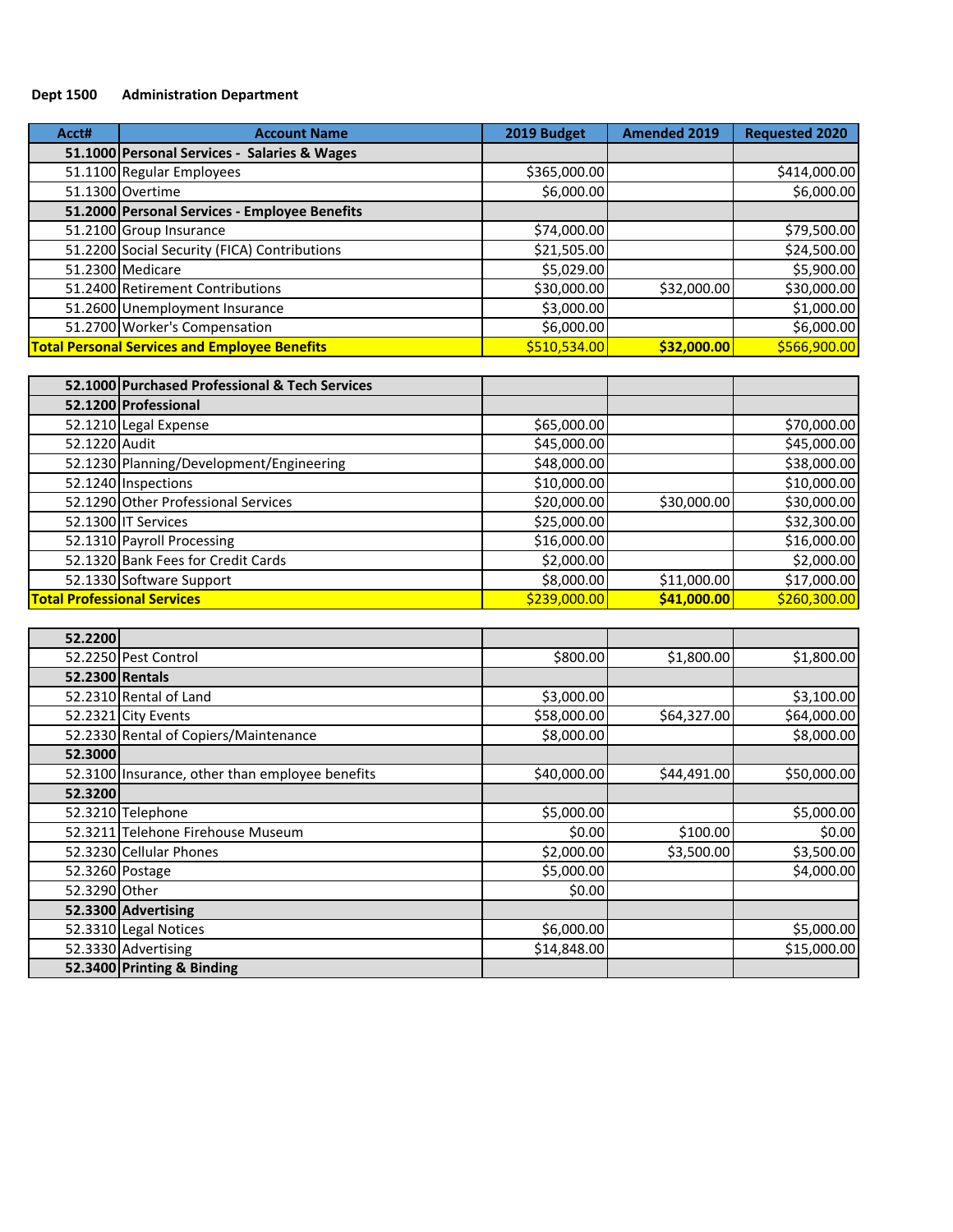|                           | 52.3410 Elections                                                                              | \$5,000.00            |              | \$0.00         |
|---------------------------|------------------------------------------------------------------------------------------------|-----------------------|--------------|----------------|
|                           | 52.3420 Newsletter                                                                             | \$0.00                |              | \$0.00         |
| 52.3500 Travel            |                                                                                                | \$8,000.00            | \$6,000.00   | \$6,000.00     |
|                           | 52.3600 Dues and Fees                                                                          | \$9,000.00            | \$15,000.00  | \$12,000.00    |
|                           | 52.3700 Education & Training                                                                   | \$9,000.00            |              | \$8,000.00     |
|                           | 52.3701 Wellness Program                                                                       | \$0.00                |              | \$1,000.00     |
|                           | 52.3851 Poll Workers                                                                           | \$1,500.00            |              | \$0.00         |
|                           | 52.3905 Special Events                                                                         | \$14,000.00           |              | \$14,000.00    |
|                           | <b>Total Purchased/Contracted Services</b>                                                     | \$189,148.00          | \$135,218.00 | \$200,400.00   |
|                           |                                                                                                |                       |              |                |
|                           | 53.1000 Supplies                                                                               |                       |              |                |
|                           | 53.1100 General Supplies & Material                                                            |                       |              |                |
|                           | 53.1110 Office and Building Supplies                                                           | \$15,000.00           | \$17,985.00  | \$15,000.00    |
|                           | 53.1111 Supplies for Firehouse Museum                                                          |                       |              | \$0.00         |
|                           | 53.1150 Supplies for Neighborhood Watch                                                        | \$500.00              |              | \$0.00         |
|                           | 53.1171 Building Maintenance                                                                   | \$10,000.00           |              | \$5,000.00     |
| 53.1200 Energy            |                                                                                                |                       |              |                |
|                           | 53.1210 Water/Sewerage                                                                         | \$1,000.00            |              | \$1,000.00     |
|                           | 53.1211 Water/Sewerage Firehouse Museum                                                        | \$800.00              |              | \$0.00         |
|                           | 53.1212 Water/Sewerage Cloud Street                                                            | \$700.00              |              | \$700.00       |
|                           | 53.1220 Natural Gas                                                                            | \$3,500.00            |              | \$3,500.00     |
|                           | 53.1230 Electricity                                                                            | \$6,000.00            |              | \$6,000.00     |
|                           | 53.1231 Electricty Firehouse Museum                                                            | \$4,000.00            |              | \$0.00         |
|                           | 53.1232 Natural Gas Firehouse Museum                                                           | \$2,000.00            |              | \$0.00         |
|                           |                                                                                                |                       |              |                |
|                           | 53.1610 Computer Equip/Maint (less than \$5000)                                                | \$5,000.00            | \$7,000.00   | \$8,000.00     |
|                           | 53.1620 Furniture/Fixtures                                                                     | \$2,500.00            |              | \$1,000.00     |
|                           | 53.1700 Supplies/Lee Street Park                                                               | \$4,000.00            |              | \$0.00         |
|                           | 53.1690 Beautification Commission                                                              | \$2,500.00            |              | \$2,500.00     |
|                           | <b>Total Supplies/Energy/Small Equipment</b>                                                   | \$57,500.00           | \$24,985.00  | \$42,700.00    |
|                           |                                                                                                |                       |              |                |
|                           | 54.1300 Property Purchased                                                                     | \$650,000.00          | \$719,000.00 | \$0.00         |
|                           |                                                                                                |                       |              |                |
|                           | 54.2200 Vehicle Purchase                                                                       | \$0.00                | \$10,237.00  | \$0.00         |
|                           | 54.2301 Furniture & Fixtures                                                                   | \$0.00                |              | \$0.00         |
|                           | Transfer to Reserve (Municipal Complex)                                                        | \$80,000.00           |              | \$0.00         |
|                           | Intergovernmental                                                                              |                       |              |                |
|                           | 57.2100 Payments to Downtown Develop. Authority                                                | \$10,000.00           |              | \$10,000.00    |
|                           | 57.4001 Returned Checks                                                                        | \$500.00              |              | \$500.00       |
|                           | 57.9000 Contingencies                                                                          | \$15,000.00           | \$1,778.00   | \$25,000.00    |
|                           | 57.9100 Tuition Reimbursement                                                                  | \$0.00                |              | \$10,000.00    |
| <b>Total</b>              |                                                                                                | \$755,500.00          | \$731,015.00 | \$45,500.00    |
|                           |                                                                                                |                       |              |                |
|                           | 58.1000 Debt Service Principal                                                                 |                       |              |                |
|                           | 58.1200 Capital Lease - Principle                                                              |                       |              |                |
|                           | 58.1212 Vehicle Lease (Enterprise)                                                             | \$0.00                |              | \$8,700.00     |
|                           | 58.1230 Other Debt - Fire Station                                                              | \$0.00                |              | \$0.00         |
|                           | 58.1301 Lee Street Park URD payment                                                            | \$150,000.00          |              | \$0.00         |
|                           |                                                                                                |                       |              |                |
|                           | 58.2300 Other Debt Building - Interest on Fire Station<br>58.2301 Interest Lee Street Park URD | \$0.00<br>\$65,000.00 |              | \$0.00         |
| <b>Total Debt Service</b> |                                                                                                | \$215,000.00          | \$0.00       | \$8,700.00     |
|                           |                                                                                                |                       |              |                |
| <b>Total Expenditures</b> |                                                                                                | \$1,966,682.00        | \$964,218.00 | \$1,124,500.00 |
|                           |                                                                                                |                       |              |                |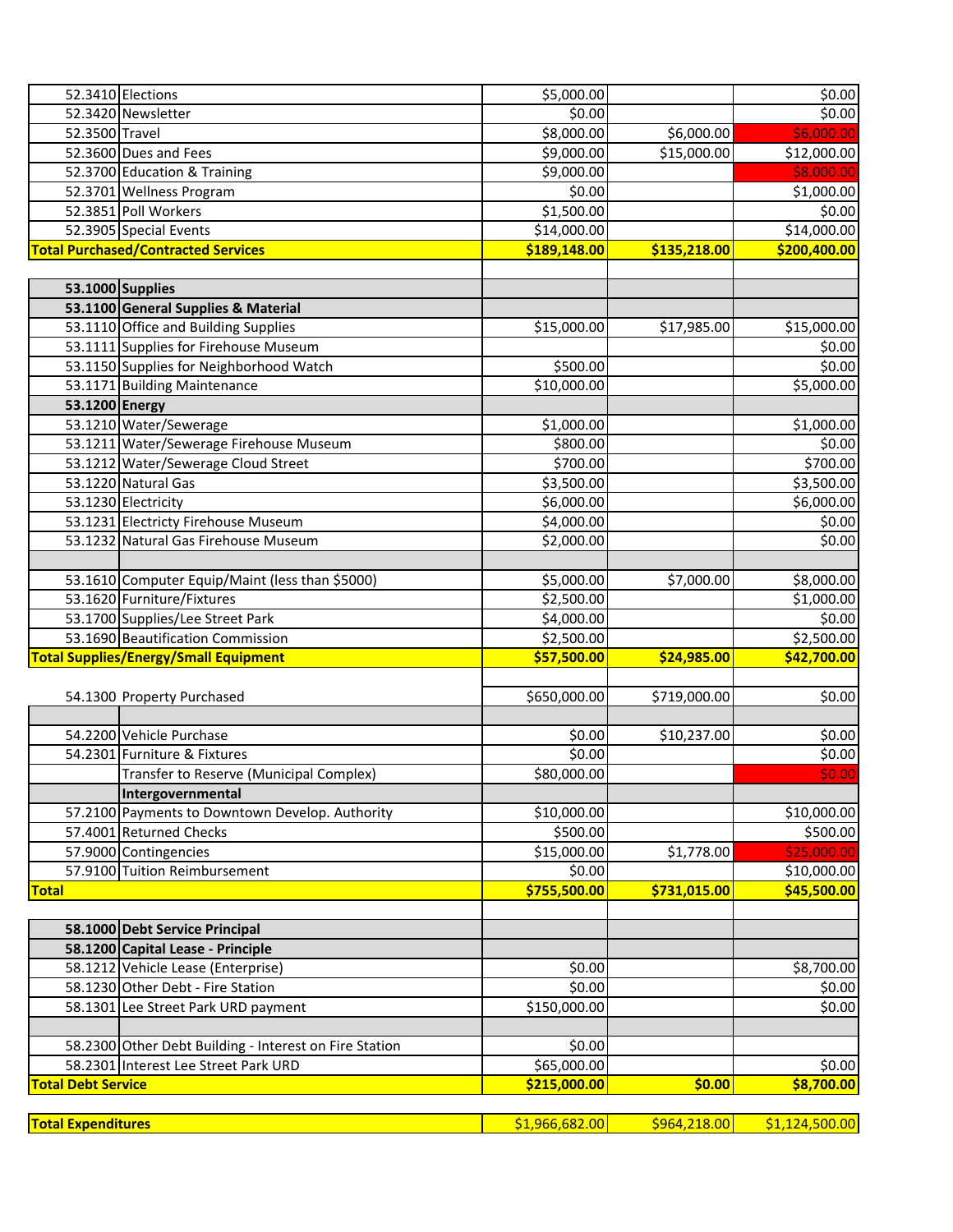### **Dept 2500 Court Services**

| Acct#                              | <b>Account Name</b>                                  | 2019 Budget | 2019 Amended | Proposed 2020 | <b>Recommended 2020</b> |
|------------------------------------|------------------------------------------------------|-------------|--------------|---------------|-------------------------|
|                                    | 51.1000 Personal Services - Salaries & Wages         |             |              |               |                         |
|                                    | 51.1100 Regular Employees                            |             |              | \$65,000.00   |                         |
|                                    | 51.2100 Group Insurance                              |             |              | \$0.00        |                         |
|                                    | 51.2200 Social Security (FICA) Contributions         |             |              | \$4,000.00    |                         |
|                                    | 51.2300 Medicare                                     |             |              | \$100.00      |                         |
|                                    | 51.2400 Retirement Contributions                     |             |              | \$0.00        |                         |
|                                    | <b>Total Personal Services and Employee Benefits</b> | \$0.00      | \$0.00       | \$69,100.00   | \$0.00                  |
|                                    |                                                      |             |              |               |                         |
|                                    | 52.1000 Purchased Professional & Tech Services       |             |              |               |                         |
|                                    | 52.1200 Professional                                 |             |              |               |                         |
|                                    | 52.1290 Judge Salary                                 |             |              | \$40,114.00   |                         |
|                                    | 52.1291 Solicitor Salary                             |             |              | \$34,813.00   |                         |
|                                    | 52.1320 Court Reporter/Interpreter                   |             |              | \$2,000.00    |                         |
| <b>Total Professional Services</b> |                                                      | \$0.00      | \$0.00       | \$76,927.00   | \$0.00                  |
|                                    |                                                      |             |              |               |                         |
|                                    | 52.3280 Credit Card Merchant Fee                     |             |              |               |                         |
|                                    | 52.3310 Legal Notices                                |             |              | \$200.00      |                         |
| 52.3500 Travel                     |                                                      |             |              | \$750.00      |                         |
|                                    | 52.3600 Dues and Fees                                |             |              | \$750.00      |                         |
|                                    | 52.3700 Education & Training                         |             |              | \$400.00      |                         |
|                                    | 53.1110 Office Supplies                              |             |              | \$1,900.00    |                         |
|                                    | 53.1610 Computer                                     |             |              | \$1,000.00    |                         |
| <b>Total Services</b>              |                                                      | \$0.00      | \$0.00       | \$5,000.00    | \$0.00                  |
|                                    |                                                      |             |              |               |                         |
| <b>Total Budget</b>                |                                                      | \$0.00      | \$0.00       | \$151,027.00  | \$0.00                  |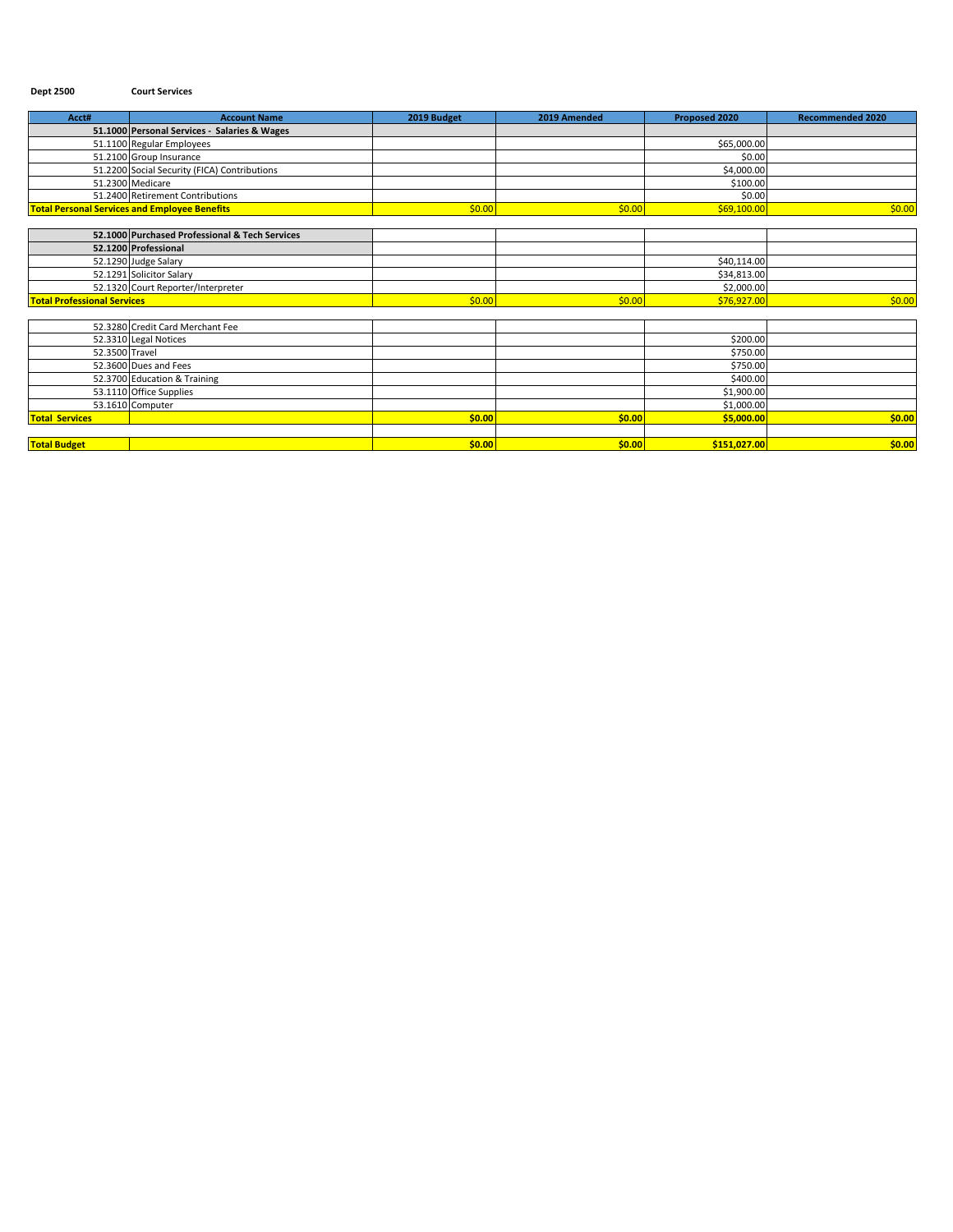#### **Dept 7450 Code Enforcement**

| Acct#                                                | <b>Account Name</b>                          | 2019 Approved | Ameneded 2019 | Request 2020 | Recommended 2020 |
|------------------------------------------------------|----------------------------------------------|---------------|---------------|--------------|------------------|
|                                                      | 51.1000 Personal Services - Salaries & Wages |               |               |              |                  |
|                                                      | 51.1100 Regular Employees                    | \$44,470.00   | \$59,470.00   | \$87,000.00  |                  |
|                                                      | 51.2100 Group Insurance                      | \$12,000.00   |               | \$26,000.00  |                  |
|                                                      | 51.2200 Social Security (FICA) Contributions | \$2,757.00    |               | \$5,355.00   |                  |
|                                                      | 51.2300 Medicare                             | \$645.00      |               | \$1,300.00   |                  |
|                                                      | 51.2400 Retirement Contributions             | \$3,000.00    |               | \$3,000.00   |                  |
|                                                      | 51.2700 Workers Compensation                 | \$4,000.00    |               | \$4,000.00   |                  |
| <b>Total Personal Services and Employee Benefits</b> |                                              | \$66,872.00   | \$59,470.00   | \$126,655.00 | \$0.00           |
|                                                      |                                              |               |               |              |                  |
|                                                      | <b>Services</b>                              |               |               |              |                  |
|                                                      | 52.2200 Repairs & Demolitions                | \$2,500.00    |               | \$2,500.00   |                  |
|                                                      | 52.3260 Cellular Telephone                   | \$500.00      |               | \$1,920.00   |                  |
| 52.3500 Travel                                       |                                              | \$1,600.00    |               | \$1,000.00   |                  |
|                                                      | 52.3600 Dues and Fees                        | \$250.00      | \$1,000.00    | \$550.00     |                  |
|                                                      | 52.3700 Education & Training                 | \$1,000.00    |               | \$1,000.00   |                  |
| <b>Total Services</b>                                |                                              | \$5,850.00    | \$1,000.00    | \$6,970.00   | \$0.00           |
|                                                      |                                              |               |               |              |                  |
|                                                      | 53.1130 Uniforms                             | \$500.00      | \$1,500.00    | \$1,000.00   |                  |
|                                                      | 53.1131 Computers                            |               |               | \$4,800.00   |                  |
|                                                      | 53.1270 Gasoline                             | \$3,000.00    |               | \$3,000.00   |                  |
|                                                      | 58.1200 Vehicle Lease - Purchase             | \$0.00        |               | \$5,500.00   |                  |
|                                                      |                                              | \$3,500.00    | \$1,500.00    | \$14,300.00  | \$0.00           |
|                                                      |                                              |               |               |              |                  |
| <b>Total Budget</b>                                  |                                              | \$76,222.00   | \$61,970.00   | \$147,925.00 | \$0.00           |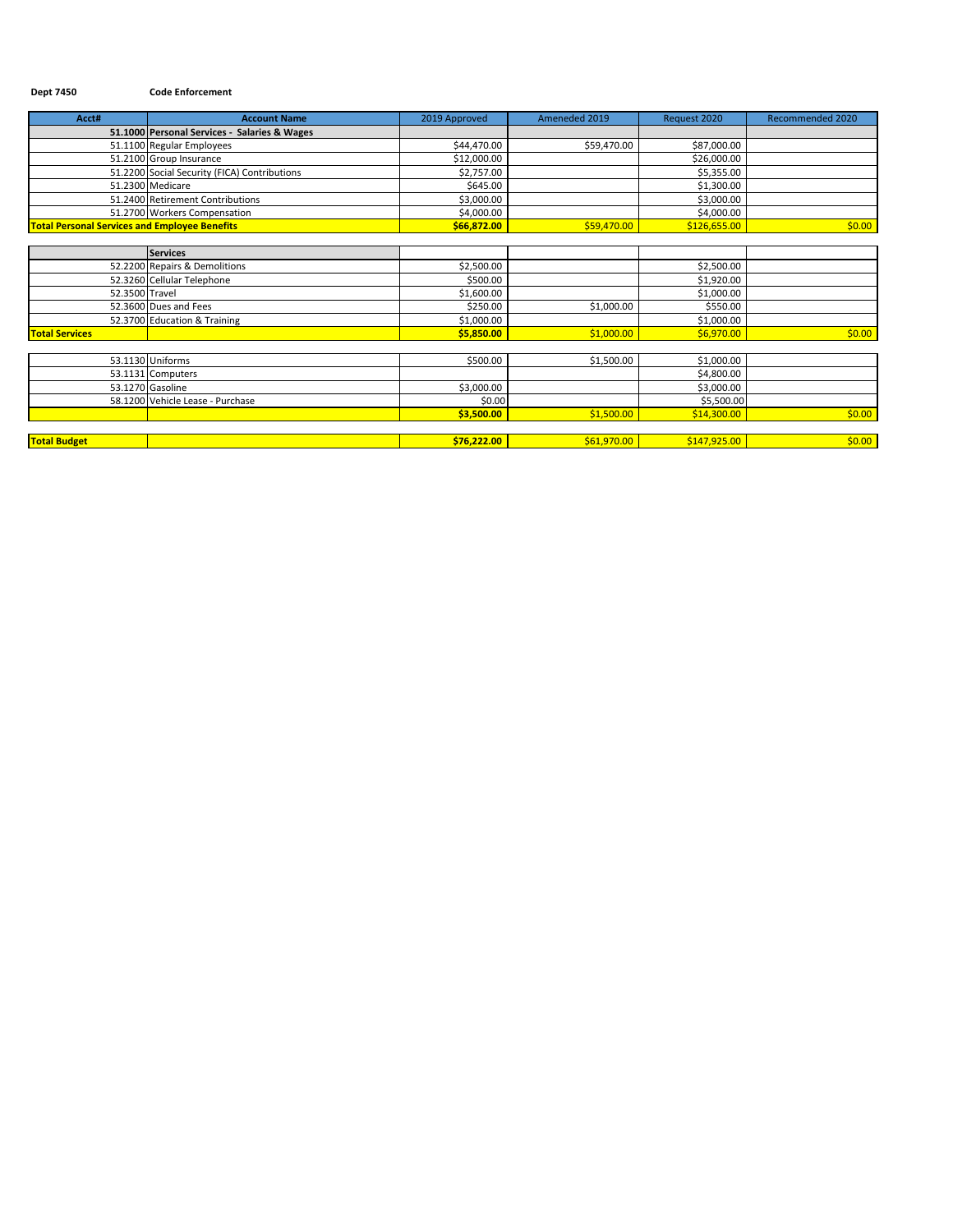#### **Dept 3200 Police Dept.**

| Acct#   | <b>Account Name</b>                                        | Approved2019   | <b>Amended 2019</b> | <b>Requested 2020</b> | <b>Recommended 2020</b> |
|---------|------------------------------------------------------------|----------------|---------------------|-----------------------|-------------------------|
|         | 51.1000 Personal Services -<br><b>Salaries &amp; Wages</b> |                |                     |                       |                         |
|         | 51.1100 Regular Employees                                  | \$1,434,000.00 | \$1,400,200.00      | \$1,550,000.00        |                         |
|         | 51.1300 Overtime                                           | \$25,000.00    | \$35,000.00         | \$25,000.00           |                         |
|         | 51.1310 Overtime (DEA)                                     | \$17,500.00    |                     | \$17,500.00           |                         |
| 51.2000 |                                                            |                |                     |                       |                         |
|         | 51.2100 Group Insurance                                    | \$294,000.00   |                     | \$401,000.00          |                         |
|         | 51.2200 Social Security (FICA) Contributions               | \$88,908.00    |                     | \$112,000.00          |                         |
|         | 51.2300 Medicare                                           | \$20,793.00    |                     | \$26,000.00           |                         |
|         | 51.2400 Retirement Contributions                           | \$61,000.00    |                     | \$62,000.00           |                         |
|         | 51.2600 Unemployment Insurance                             | \$7,000.00     |                     | \$3,000.00            |                         |
|         | 51.2700 Worker's Compensation                              | \$42,000.00    |                     | \$44,000.00           |                         |
|         | <b>Total Personal Services and Employee Benefits</b>       | \$1,990,201.00 | \$1,435,200.00      | \$2,240,500.00        | \$0.00                  |

|                | 52.1000 Purchased Professional & Tech Services  |              |              |              |        |
|----------------|-------------------------------------------------|--------------|--------------|--------------|--------|
|                | 52.1200 Professional                            |              |              |              |        |
|                | 52.1330 Software Support                        | \$10,000.00  | \$21,000.00  | \$22,000.00  |        |
|                | 52.1340 Drug Testing                            | \$3,000.00   | \$5,000.00   | \$5,000.00   |        |
|                | 52.1350 Background Investigation(s)             | \$1,800.00   | \$3,600.00   | \$4,000.00   |        |
|                | 52.2000 Purchased-Property Services             |              |              |              |        |
|                | 52.2200 Repairs & Maintenance                   |              |              |              |        |
|                | 52.2230 Computer                                | \$500.00     | \$700.00     | \$1,000.00   |        |
|                | 52.2250 Pest Control                            | \$360.00     | \$720.00     | \$1,000.00   |        |
|                | 52.2300 Rentals                                 |              |              |              |        |
|                | 52.2330 Rental of copiers/maintenance           | \$3,200.00   | \$3,400.00   | \$4,200.00   |        |
|                | 52.3000 Other Purchased Services                |              |              |              |        |
|                | 52.3100 Insurance, other than employee benefits | \$67,000.00  | \$72,251.00  | \$80,000.00  |        |
|                | 52.3200 Communications                          |              |              |              |        |
|                | 52.3210 Telephone                               | \$8,500.00   | \$5,880.00   | \$6,000.00   |        |
|                | 52.3230 Cellular Telephones                     | \$15,000.00  |              | \$15,000.00  |        |
|                | 52.3260 Postage                                 | \$3,500.00   |              | \$2,500.00   |        |
|                | 52.3310 Legal Notices                           | \$1,000.00   | \$0.00       | \$0.00       |        |
| 52.3500 Travel |                                                 | \$7,000.00   | \$5,000.00   | \$5,000.00   |        |
|                | 52.3600 Dues and Fees                           | \$1,000.00   | \$2,600.00   | \$3,000.00   |        |
|                | 52.3700 Education & Training                    | \$4,000.00   | \$3,000.00   | \$3,000.00   |        |
|                | <b>Total Purchased/Contracted Services</b>      | \$125,860.00 | \$123,151.00 | \$151,700.00 | \$0.00 |

| 53.1000 Supplies                     |             |             |             |        |
|--------------------------------------|-------------|-------------|-------------|--------|
| 53.1110 Office and Building Supplies | \$20,000.00 | \$23,000.00 | \$18,320.00 |        |
| 53.1120 Inmate Lunches               | \$0.00      |             | \$1,680.00  |        |
| 53.1130 Uniforms                     | \$15,000.00 | \$13,000.00 | \$13,000.00 |        |
| 53.1140 Vehicles/Equipment Parts     | \$20,000.00 | \$35,000.00 | \$25,000.00 |        |
| 53.1141 Emergency Vehicle Repair     | \$5,000.00  |             | \$4,000.00  |        |
| 53.1151 Community Outreach           |             |             | \$3,000.00  |        |
| 53.1171 Building Maintenance         | \$5,000.00  |             | \$10,000.00 |        |
| <b>Total Supplies</b>                | \$65,000.00 | \$71,000.00 | \$75,000.00 | \$0.00 |
|                                      |             |             |             |        |

| $-245$<br><b>COLEDATO</b> |  |  |
|---------------------------|--|--|
|                           |  |  |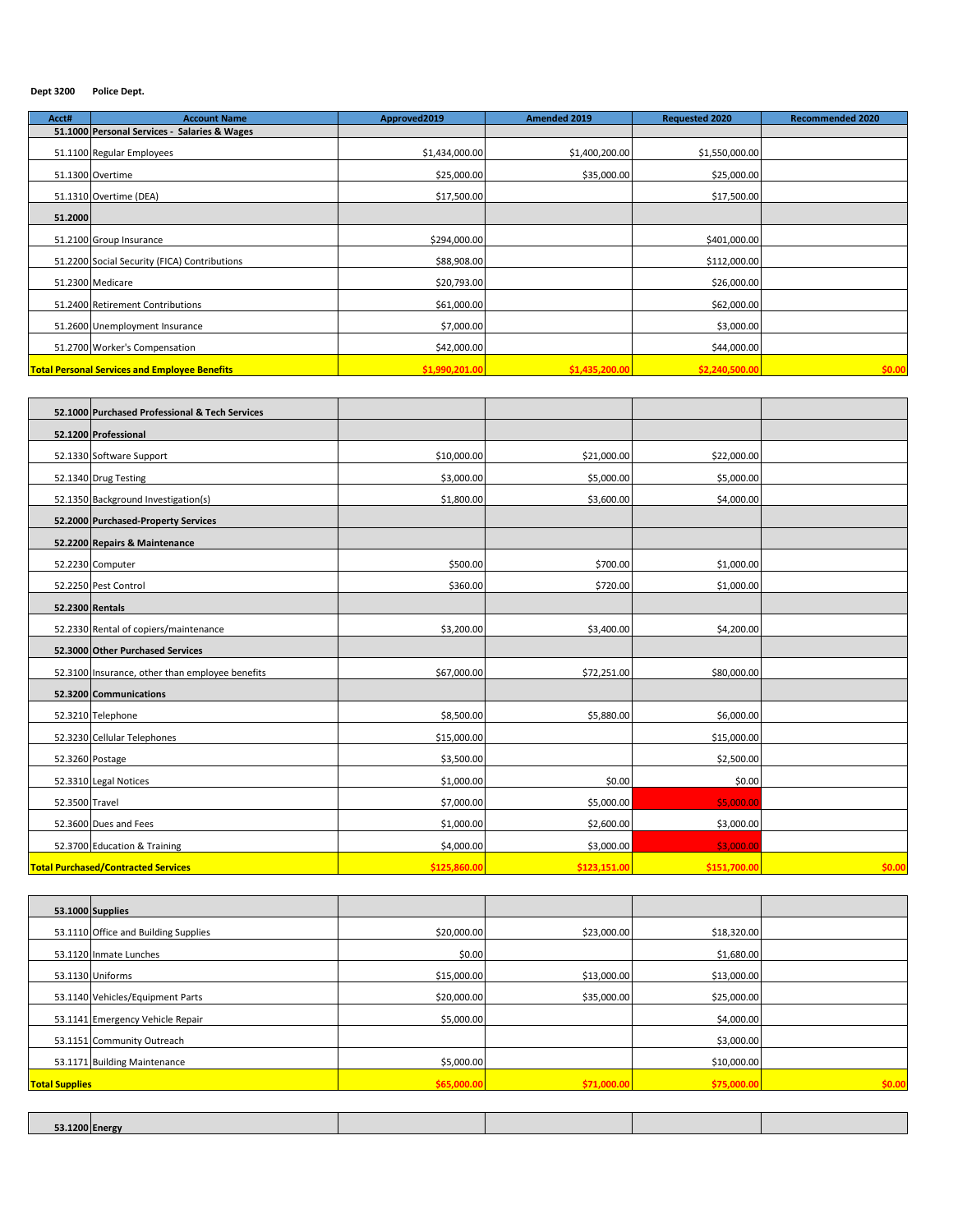|                     | 53.1210 Water/Sewerage  | \$2,000.00  | \$0.00 | \$2,000.00  |        |
|---------------------|-------------------------|-------------|--------|-------------|--------|
|                     | 53.1220 Natural Gas     | \$3,000.00  |        | \$3,000.00  |        |
|                     | 53.1230 Electricity     | \$15,300.00 |        | \$16,000.00 |        |
|                     | 53.1270 Gasoline/Diesel | \$65,000.00 |        | \$64,300.00 |        |
| <b>Total Energy</b> |                         | \$85,300.00 | \$0.0  | \$85,300.00 | \$0.00 |

|                              | <b>Small Equipment</b>                           |        |        |             |       |
|------------------------------|--------------------------------------------------|--------|--------|-------------|-------|
|                              | 53.1610 Computer Equip/Maint (less than \$5000)  | \$0.00 | \$0.00 | \$5,000.00  |       |
|                              | 53.1620 Furniture & Fixtures (less than \$5000)  | \$0.00 | \$0.00 | \$2,000.00  |       |
|                              | 53.1690 Other Small Equipment (less than \$5000) | \$0.00 | \$0.00 | \$20,000.00 |       |
| <b>Total Small Equipment</b> |                                                  | cn ni  | \$0.00 | \$27,000.0  | 50.00 |

|                             | 54.1000 Property               |             |        |             |        |
|-----------------------------|--------------------------------|-------------|--------|-------------|--------|
|                             | 54.1200 Site Improvements      | \$1,000.00  | \$0.00 | \$1,000.00  |        |
|                             | 54.2000 Equipment              | \$2,000.00  |        | \$2,000.00  |        |
|                             | 54.2200 Capital Outlay Vehicle | \$53,000.00 |        | \$0.00      |        |
|                             | 54.2201 Vehicle Equipment      |             |        |             |        |
|                             | 54.2400 Computers              |             |        | \$15,000.00 |        |
|                             | 54.2410 Hardware               |             |        | \$48,002.00 |        |
| <b>Total Capital Outlay</b> |                                | \$56,000.00 | \$0.00 | \$66,002.00 | \$0.00 |

| 58.1000 Principal                      |             |        |             |  |
|----------------------------------------|-------------|--------|-------------|--|
| 58.1200 Capital Lease - Principle      |             |        |             |  |
| 58.1210 Lease - Machinery              |             |        |             |  |
| 58.1220 Lease - Vehicles (Enterprise)  | \$54,372.00 |        | \$70,000.00 |  |
| 58.2220 Other Debt - Vehicle Interest  | \$4,135.00  |        | \$1,979.00  |  |
| 58.1230 Lease - GMA                    |             |        | \$24,112.00 |  |
| 58.1300 Other Debt - Building          |             |        |             |  |
| 58.2300 Other Debt Building - Interest |             |        |             |  |
| <b>Total Debt Service</b>              | \$58,507.00 | \$0.00 | \$96.091.00 |  |
|                                        |             |        |             |  |

| <b>Total Expenditures</b> |  |  |
|---------------------------|--|--|
|                           |  |  |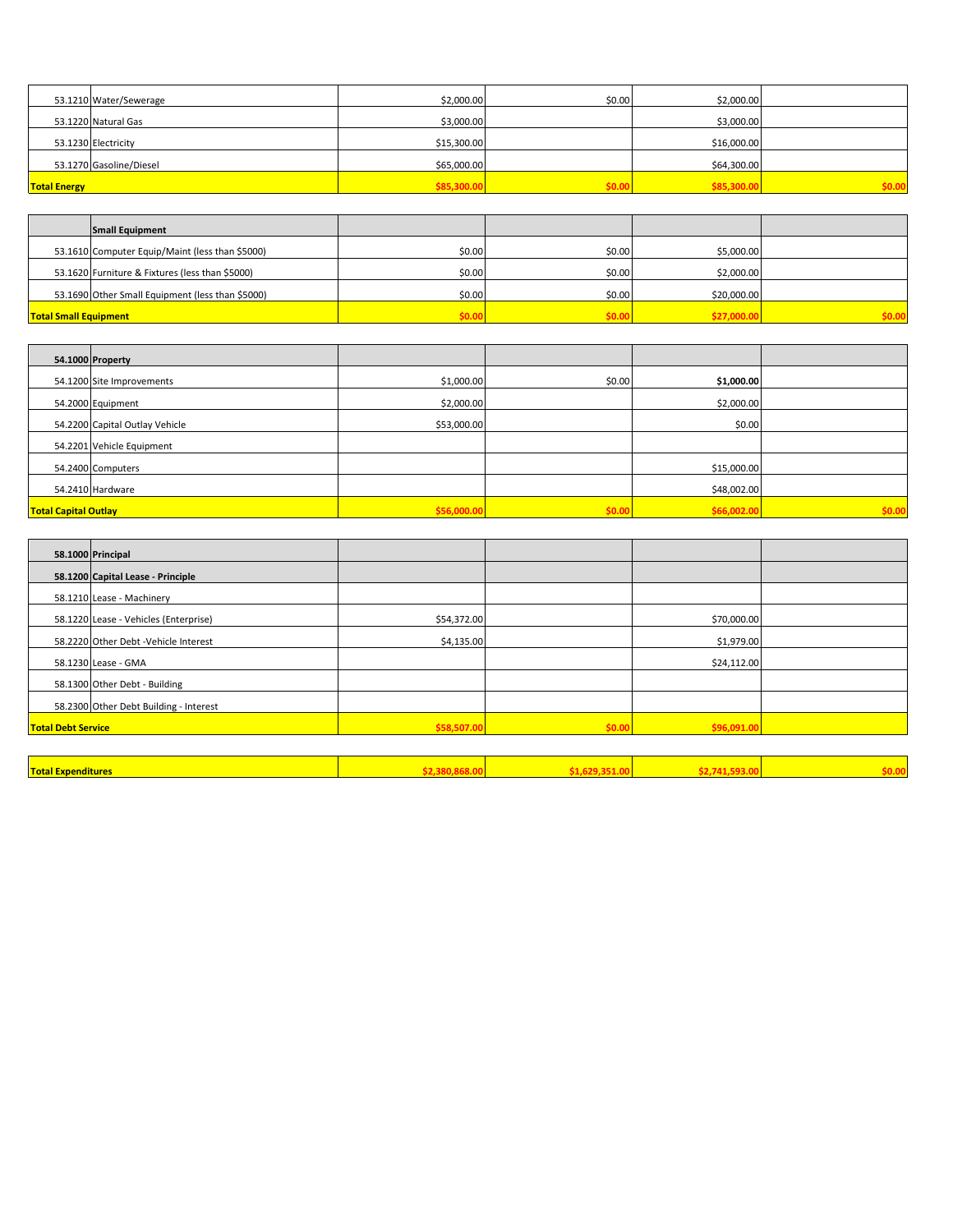#### **Dept 4100 Public Works**

| Acct# | <b>Account Name</b>                                  | 2019 Aproved | Amended 2019 | Proposed 2020 | <b>Approved 2020</b> |
|-------|------------------------------------------------------|--------------|--------------|---------------|----------------------|
|       | 51.1000 Personal Services - Salaries & Wages         |              |              |               |                      |
|       | 51.1100 Regular Employees                            | \$316,000.00 |              | \$335,737.00  |                      |
|       | 51.1300 Overtime                                     | \$6,500.00   |              | \$10,000.00   |                      |
|       | 51.2000 Personal Services - Employee Benefits        |              |              |               |                      |
|       | 51.2100 Group Insurance                              | \$97,000.00  |              | \$107,700.00  |                      |
|       | 51.2200 Social Security (FICA) Contributions         | \$19,952.00  |              | \$21,435.00   |                      |
|       | 51.2300 Medicare                                     | \$4,582.00   |              | \$5,013.00    |                      |
|       | 51.2400 Retirement Contributions                     | \$31,244.00  |              | \$28,754.00   |                      |
|       | 51.2600 Unemployment Insurance                       | \$3,000.00   |              | \$1,000.00    |                      |
|       | 51.2700 Worker's Compensation                        | \$25,500.00  |              | \$22,000.00   |                      |
|       | <b>Total Personal Services and Employee Benefits</b> | \$503,778.00 | \$0.00       | \$531,639.00  | \$0.00               |

|                | 52.1000 Purchased Professional & Tech Services |             |             |             |        |
|----------------|------------------------------------------------|-------------|-------------|-------------|--------|
|                | 52.1200 Professional                           |             |             |             |        |
|                | 52.1300 Technical                              |             |             |             |        |
|                | 52.2000 Purchased-Property Services            |             |             |             |        |
|                | 52.2100 Cleaning Services                      |             |             |             |        |
|                | 52.2100 Disposal                               | \$8,000.00  |             | \$9,000.00  |        |
|                | 52.2160 Tree Removal                           | \$12,500.00 |             | \$7,000.00  |        |
| 52.2200        |                                                |             |             |             |        |
|                | 52.2210 Street Maintenance                     | \$5,000.00  |             | \$5,000.00  |        |
| 52.3000        |                                                |             |             |             |        |
|                | 52.3100 Insurance, other than employees        | \$30,000.00 | \$34,491.00 | \$35,000.00 |        |
| 52.3200        |                                                |             | 0           |             |        |
|                | 52.3210 Telephone & Internet                   | \$1,400.00  |             | \$1,400.00  |        |
|                | 52.3230 Cellular Phones                        | \$1,200.00  |             | \$1,400.00  |        |
| 52.3500 Travel |                                                | \$1,000.00  | \$1,200.00  | \$1,000.00  |        |
|                | 52.3600 Dues and Fees                          | \$100.00    |             | \$0.00      |        |
|                | 52.3700 Education & Training                   | \$2,400.00  | \$3,800.00  | \$1,300.00  |        |
|                | <b>Total Purchased/Contracted Services</b>     | \$61,600.00 | \$39,491.00 | \$61,100.00 | \$0.00 |

|                | 53.1000 Supplies                     |             |            |             |  |
|----------------|--------------------------------------|-------------|------------|-------------|--|
|                | 53.1100 General Supplies & Materials |             |            |             |  |
| 53.1110 Office |                                      | \$1,000.00  |            | \$1,000.00  |  |
| 53.1111 Tools  |                                      | \$1,500.00  |            | \$1,500.00  |  |
|                | 53.1130 Uniforms                     | \$5,000.00  | \$7,050.00 | \$5,000.00  |  |
|                | 53.1140 Vehicle/Equipment Parts      | \$13,000.00 |            | \$16,500.00 |  |
|                | 53.1141 Equipment Parts              | \$5,000.00  |            | \$6,000.00  |  |
|                | 53.1142 Safety Equipment             | \$1,500.00  |            | \$2,000.00  |  |
|                | 53.1143 Signs & Banners              | \$10,000.00 | \$7,950.00 | \$15,000.00 |  |
|                | 53.1144 Christmas Supplies           | \$5,000.00  |            | \$5,000.00  |  |
|                | 53.1150 Landscapping                 | \$10,000.00 |            | \$6,000.00  |  |
|                | 53.1160 Park Supplies                | \$7,500.00  |            | \$7,500.00  |  |
|                | 53.1171 Building Improvements        | \$7,500.00  |            | \$5,000.00  |  |
|                | 53.1180 Cemetery Equipment           | \$0.00      |            | \$0.00      |  |
|                | 53.1190 Other Supplies               | \$12,500.00 |            | \$12,500.00 |  |
|                | <b>TOTAL</b>                         |             |            |             |  |
| 53.1200 79500  |                                      |             |            |             |  |